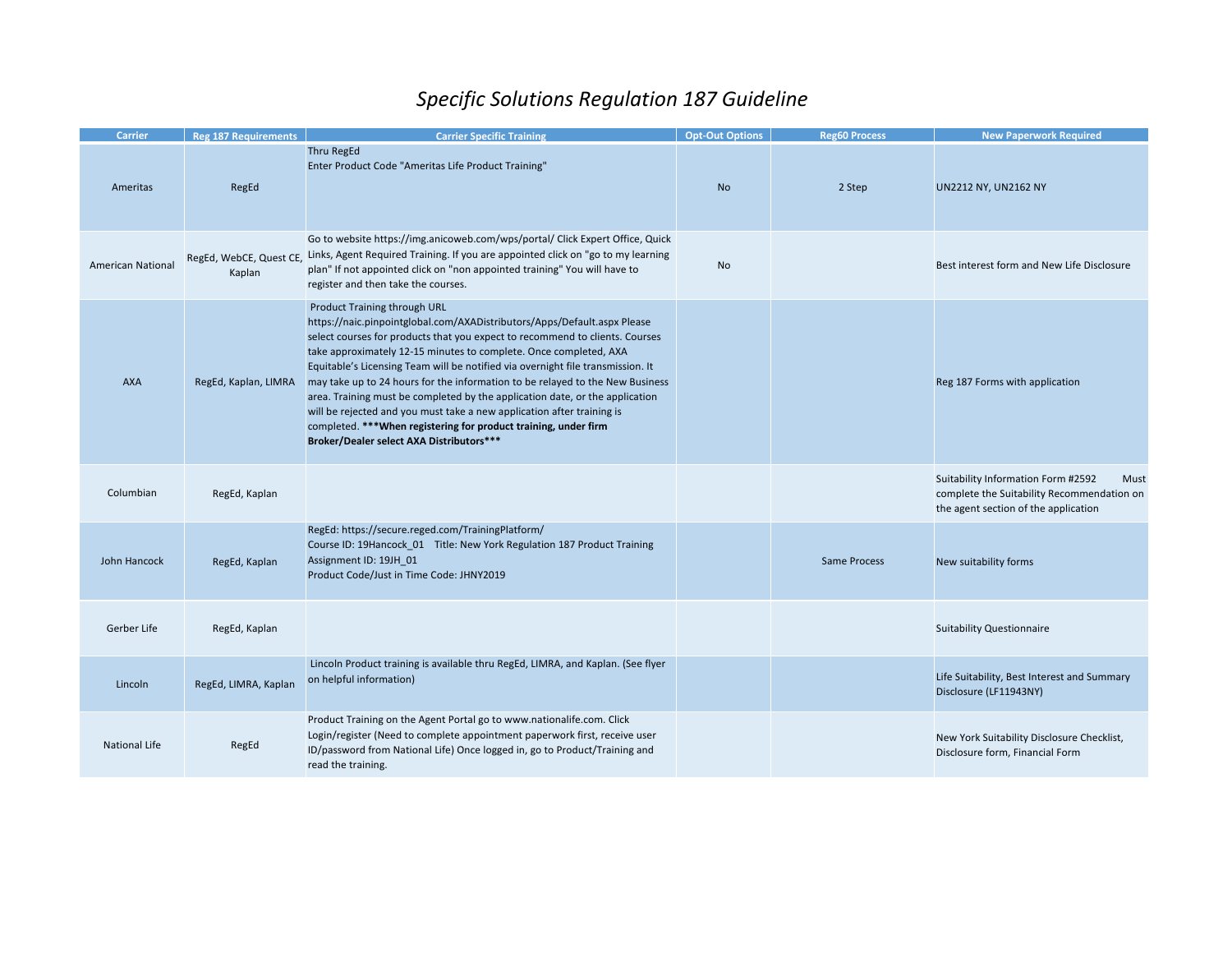| Nationwide                                                     | RegEd, Kaplan, LIMRA | https://secure.reged.com/TrainingPlatform/<br>Nationwide - YourLife Guaranteed Level <b>I</b><br>REGED CODE: YourLife GL Term <sup>2</sup><br>Nationwide - YourLife Simplified WL 120<br>REGED CODE: YourLife Simplified WLD<br>Nationwide - YourLife Whole Life 100 - 20 Pay<br>REGED CODE: Whole Life YourLife Whole Life 100-20-Pay <sup>®</sup><br>Nationwide YourLife CareMatters -NY?<br>REGED CODE: YourLife CareMatters NYD<br>Nationwide YourLife Indexed UL Protector - New York ?<br><b>REGED</b><br>CODE: YourLife Indexed UL Prot <sup>2</sup><br>Nationwide YourLife Indexed UL Accumulator - New York ?<br><b>REGED CODE:</b><br>YourLife Indexed UL Accum?<br>Nationwide No-Lapse Guarantee UL II ?<br>REGED CODE: No Lapse Guar UL IIII |     |                         |                                                                                                                                                                                                                                                                                                     |
|----------------------------------------------------------------|----------------------|----------------------------------------------------------------------------------------------------------------------------------------------------------------------------------------------------------------------------------------------------------------------------------------------------------------------------------------------------------------------------------------------------------------------------------------------------------------------------------------------------------------------------------------------------------------------------------------------------------------------------------------------------------------------------------------------------------------------------------------------------------|-----|-------------------------|-----------------------------------------------------------------------------------------------------------------------------------------------------------------------------------------------------------------------------------------------------------------------------------------------------|
| Penn Insurance &<br>Annuity of NY<br>(formerly Penn<br>Mutual) |                      | No Carrier Specific Training                                                                                                                                                                                                                                                                                                                                                                                                                                                                                                                                                                                                                                                                                                                             |     | 2 Step Reg60            | Suitability form PIA1420NY                                                                                                                                                                                                                                                                          |
| Principal                                                      | RegEd                | <b>Product Training</b><br>https://advisors.principal.com/                                                                                                                                                                                                                                                                                                                                                                                                                                                                                                                                                                                                                                                                                               | Yes |                         | New needs analysis, questions about client's<br>investment goals, net worth, objectives.<br>Signed confirmation of product knowledge,                                                                                                                                                               |
| Protective                                                     | RegEd                | RegEd Codes: Protective Series Whole Life: PSWLNY<br>Protective Classic Choice Term NY: PCCTNY<br>ProClassic II UL: PC2ULNY<br>Protective Non Participating Whole Life: NPWLNY                                                                                                                                                                                                                                                                                                                                                                                                                                                                                                                                                                           |     |                         | Needs analysis, comparison of products,<br>signed suitability questionnaire, signed<br>application                                                                                                                                                                                                  |
| Prudential                                                     | RegEd, Kaplan        | New Product Training (RegEd or Kaplan)<br>RegEd course numbers 19TERM0100 and 19PERM0100.<br>https://secure.reged.com/TrainingPlatform/<br>Kaplan course 19TERM0100 and 19PERM0100<br>http://portal.kaplanfinancial.com/partner/prutraining/portal/welcome                                                                                                                                                                                                                                                                                                                                                                                                                                                                                               |     | No Changes              | Collection of additional information, New<br>York attestation will be added to the agent<br>report                                                                                                                                                                                                  |
| SBLI                                                           | RegEd                | <b>Product Training (RegEd)</b><br>Product Code: Life Training_NY_Financial Institutions Only<br>Course ID: 20PROS_01<br>Product Code: Life Training_NY_Agents Only<br>Course ID: 20PROS 02<br>Annuity Code: Select Choice NY                                                                                                                                                                                                                                                                                                                                                                                                                                                                                                                            |     | <b>Additional Forms</b> | Life Suitability Form, Life Product Sales Form,<br>187 Producer Attestation Update Form (for<br>replacements). If doing an e-signature you<br>must upload the suitability form at the end of<br>the application process by clicking "add new"<br>button or submit to new business by fax or<br>mail |
| Securian                                                       | <b>LIMRA</b>         | Product Training (Quest CE) https://learn.questce.com/Securian/                                                                                                                                                                                                                                                                                                                                                                                                                                                                                                                                                                                                                                                                                          |     |                         | 187 Supplement Form                                                                                                                                                                                                                                                                                 |
| <b>Security Mutual</b>                                         | RegEd                | New Product Training thru Security Mutual<br>https://naic.pinpointglobal.com/SMLNY/Apps/Default.aspx                                                                                                                                                                                                                                                                                                                                                                                                                                                                                                                                                                                                                                                     |     |                         | Right Bridge report or Suitability Statement,<br>Life Insurance Description Form, and<br>replacement paperwork                                                                                                                                                                                      |